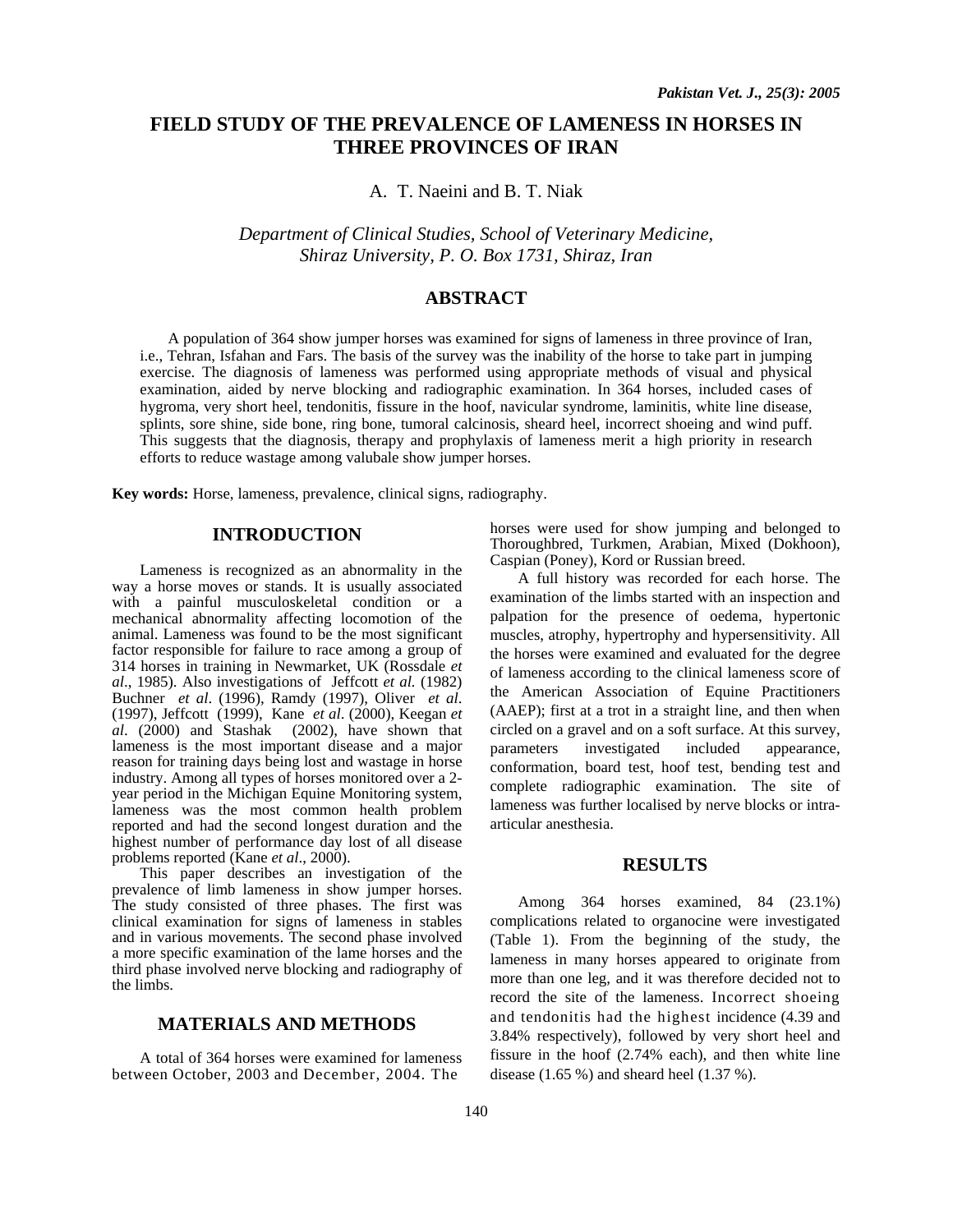|                  | <b>Breeds</b>   |                |                                                       |                         |        |        |           |                         | <b>Total</b> |  |
|------------------|-----------------|----------------|-------------------------------------------------------|-------------------------|--------|--------|-----------|-------------------------|--------------|--|
|                  | <b>Thorough</b> | <b>Tukaman</b> | <b>Mixed</b><br>Arabian<br>Kord<br>Russian<br>Caspian |                         |        |        | $n = 364$ |                         |              |  |
| <b>Disorders</b> | $n=42$          | $n = 160$      | $n=25$                                                | $n = 101$               | $n=10$ | $n=20$ | $n=6$     | No.                     | %            |  |
| Hygroma          |                 | $\overline{2}$ |                                                       |                         |        |        |           | 3                       | 0.82         |  |
| Very short       | 2               | 3              | 5                                                     |                         |        |        |           | 10                      | 2.74         |  |
| heel             |                 |                |                                                       |                         |        |        |           |                         |              |  |
| Tendonitis       | 2               | 5              | 1                                                     | 2                       |        | 2      | 2         | 14                      | 3.84         |  |
| Fissure in       |                 | 4              | 5                                                     |                         |        |        |           | 10                      | 2.74         |  |
| the hoof         |                 |                |                                                       |                         |        |        |           |                         |              |  |
| Navicular        |                 | 3              |                                                       |                         |        |        |           | 3                       | 0.82         |  |
| syndrome         |                 |                |                                                       |                         |        |        |           |                         |              |  |
| Laminitis        |                 | 2              |                                                       |                         |        |        |           | $\overline{\mathbf{c}}$ | 0.54         |  |
| White line       | 3               | 1              |                                                       | 1                       |        |        |           | 6                       | 1.64         |  |
| disease          |                 |                |                                                       |                         |        |        |           |                         |              |  |
| Splints          |                 | 2              |                                                       |                         |        |        |           | 3                       | 0.82         |  |
| Sore shine       |                 | 1              |                                                       | 1                       |        |        |           | 3                       | 0.82         |  |
| Side bone        |                 |                |                                                       |                         |        |        |           |                         | 0.27         |  |
| Ring bone        |                 |                |                                                       | $\overline{\mathbf{c}}$ |        |        |           | $\overline{c}$          | 0.54         |  |
| Sheard heel      |                 | 3              |                                                       | $\overline{2}$          |        |        |           | 5                       | 1.37         |  |
| Tumoral          |                 |                |                                                       |                         |        |        |           |                         | 0.27         |  |
| Wind puff        | 2               |                |                                                       |                         |        |        |           | 5                       | 1.37         |  |
| Incorrect        | $\overline{2}$  | 4              |                                                       | 4                       |        | 2      | 3         | 16                      | 4.39         |  |
| shoeing          |                 |                |                                                       |                         |        |        |           |                         |              |  |
| Total            | 15              | 32             | 13                                                    | 13                      |        | 5      | 6         | 84                      | 23.1         |  |
| Percent          | 17.86           | 38.09          | 15.48                                                 | 15.48                   |        | 5.95   | 7.14      | 100.0                   |              |  |

**Table 1: Incidence of organocine diseases in various breeds of horses in Iran**

#### **Table 2: Incidence of organocine diseases at different ages in horses in Iran**

|                     |          | <b>Total</b>   |        |                |        |           |       |  |
|---------------------|----------|----------------|--------|----------------|--------|-----------|-------|--|
| <b>Disorders</b>    | $2 - 4$  | 4-6<br>$6 - 8$ |        | $8 - 10$       | $>10$  | $n = 364$ |       |  |
|                     | $n = 81$ | $n = 75$       | $n=82$ | $n=77$         | $n=49$ | No        | %     |  |
| Hygroma             | 2        |                |        |                |        | 3         | 0.82  |  |
| Very short heel     |          | 2              |        | 4              | 2      | 10        | 2.74  |  |
| Tendonitis          |          | 3              | 6      | $\overline{2}$ |        | 14        | 3.84  |  |
| Fissure in the hoof |          | 3              | 4      |                |        | 10        | 2.74  |  |
| Navicular syndrome  |          |                |        |                |        | 3         | 0.82  |  |
| Laminitis           |          |                |        |                |        | 2         | 0.54  |  |
| White line disease  |          |                | 4      |                |        | 6         | 1.64  |  |
| Splints             | 2        |                |        |                |        | 3         | 0.82  |  |
| Sore shine          | 2        |                |        |                |        | 3         | 0.82  |  |
| Side bone           |          |                |        |                |        | 1         | 0.27  |  |
| Ring bone           |          |                |        |                |        | 2         | 0.54  |  |
| Sheard heel         |          |                | 2      | 1              |        | 5         | 1.37  |  |
| Tumoral calcinosis  |          |                |        |                |        | 1         | 0.27  |  |
| Wind puff           | 2        |                |        | 2              |        | 5         | 1.37  |  |
| Incorrect shoeing   | 2        | 4              | 5      | 3              | 2      | 16        | 4.39  |  |
| Total               | 14       | 19             | 27     | 16             | 8      | 84        | 23.10 |  |
| Percent             | 16.67    | 22.62          | 32.14  | 19.05          | 9.52   | 100.00    |       |  |

When the breed of the horses was considered, Tukaman breed showed the highest incidence (38.09%), followed by Thoroughbred (17.86%). No case of lameness was recorded in 10 Caspian horses (Table 1).

The incidence of organocine damages according to age of horses is shown in Table 2. Six to eight years old horses were more affected (32.14%), followed by four to six year olds (22.62%), eight to ten year olds

(19.05%), two to four year olds (16.67%) and more than ten year old horses (9.52 %).

# **DISCUSSION**

In both fore and hind limb lameness, adaptations of the movement of its head can help the horse to reduce the load on the lame limb. The commonest problem